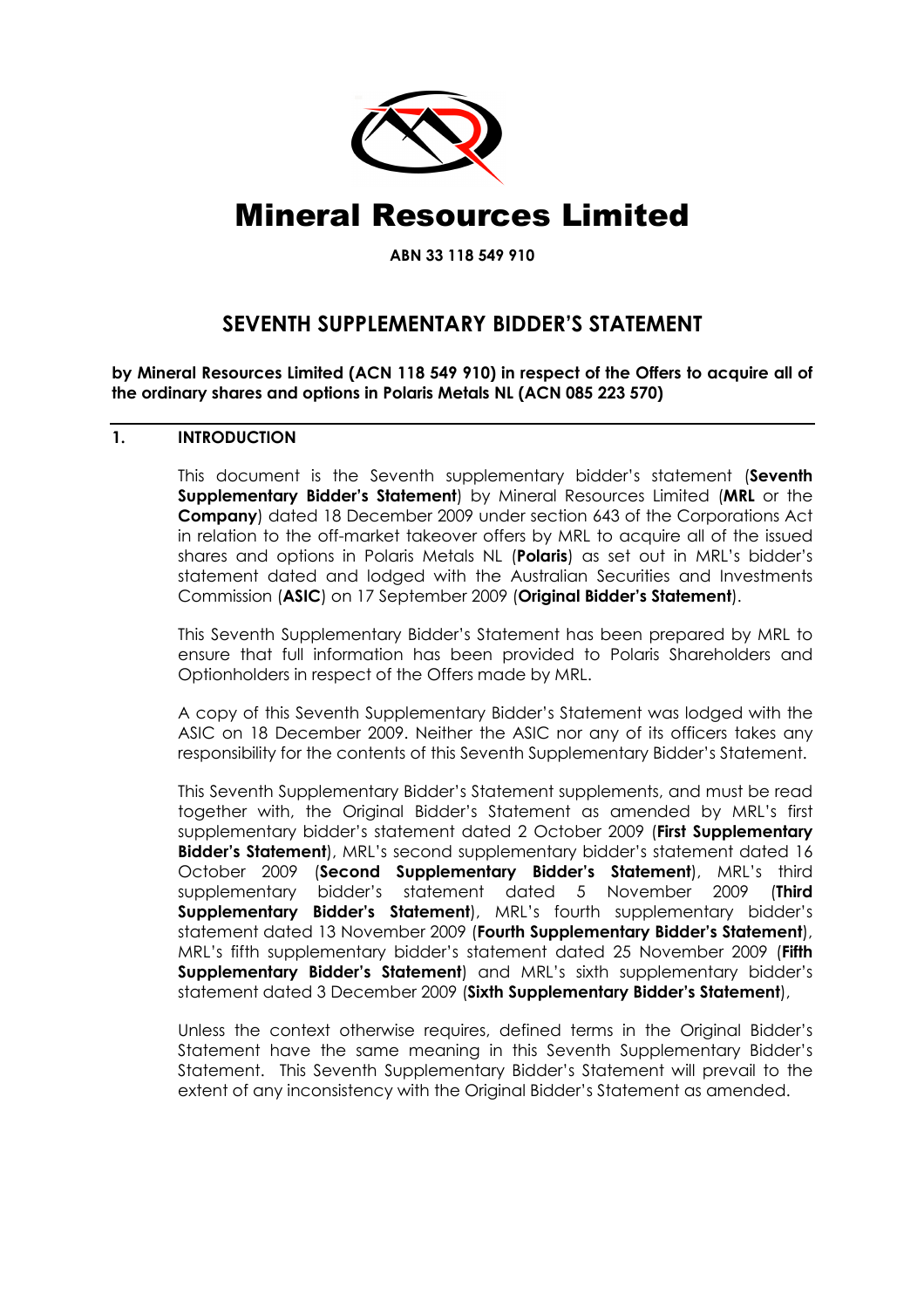

#### 2. ACQUISITION OF MORE THAN 50.1% OF POLARIS SHARES

On 11 December 2009, MRL acquired acceptances under its Share Offer for more than 50.1% of Polaris Shares.

As at the date of this Supplementary Bidder's Statement, MRL has acceptances under its Share Offer totalling 65.37% of Polaris' Shares.

#### 3. AUTOMATIC EXTENSION OF SHARE OFFER

As a result of MRL acquiring acceptances for more than 50% of Polaris Shares within the last 7 days of the Share Offer Period, the Share Offer has been automatically extended under Section 624(2) of the Corporations Act by 14 days so that the Share Offer Period now ends on 25 December 2009.

## 4. LION-ASIA BID CANNOT SUCCEED

As a result of the above acquisitions, the takeover offer by Lion-Asia Resources Pte Ltd (Lion) for Polaris Shares (Lion Offer) can not succeed due to there being insufficient remaining Polaris Shareholders to accept the Lion Offer and satisfy the 50.1% non waivable condition imposed by ASIC on the Lion Offer.

#### 5. OPTION OFFER UNCONDITIONAL

On 16 December 2009, MRL gave notice to Polaris Optionholders that the Option Offer was freed of the remaining unfulfilled defeating conditions and was now unconditional.

#### 6. VARIATION OF OPTION OFFER

On 18 December 2009, MRL gave notice that it had varied its Option Offer so that it extends to 4,375,000 Polaris Options issued on 1 December 2009 (New Options).

MRL obtained an ASIC modification to the Corporations Act 2001 (Cth) (Corporations Act) to permit this extension to the Option Offer to cover the New Options. A copy of the ASIC modification is available on the Company's ASX website.

## 7. VARIATION OF SHARE OFFER

On 18 December 2009, MRL gave notice that it had varied its Share Offer so that it extends to any Polaris Shares issued as a result of the exercise of the New Options.

MRL has obtained an ASIC modification to the Corporations Act to permit this extension to the Share Offer. A copy of the ASIC modification is available on the Company's ASX website.

# 8. IMPROVED CONSIDERATION FOR OPTION OFFER

On 18 December 2009, MRL gave notice that it had varied its Option Offer by reducing the exercise price of each MRL Option offered as consideration under the Option Offer by \$1.00 per MRL Option.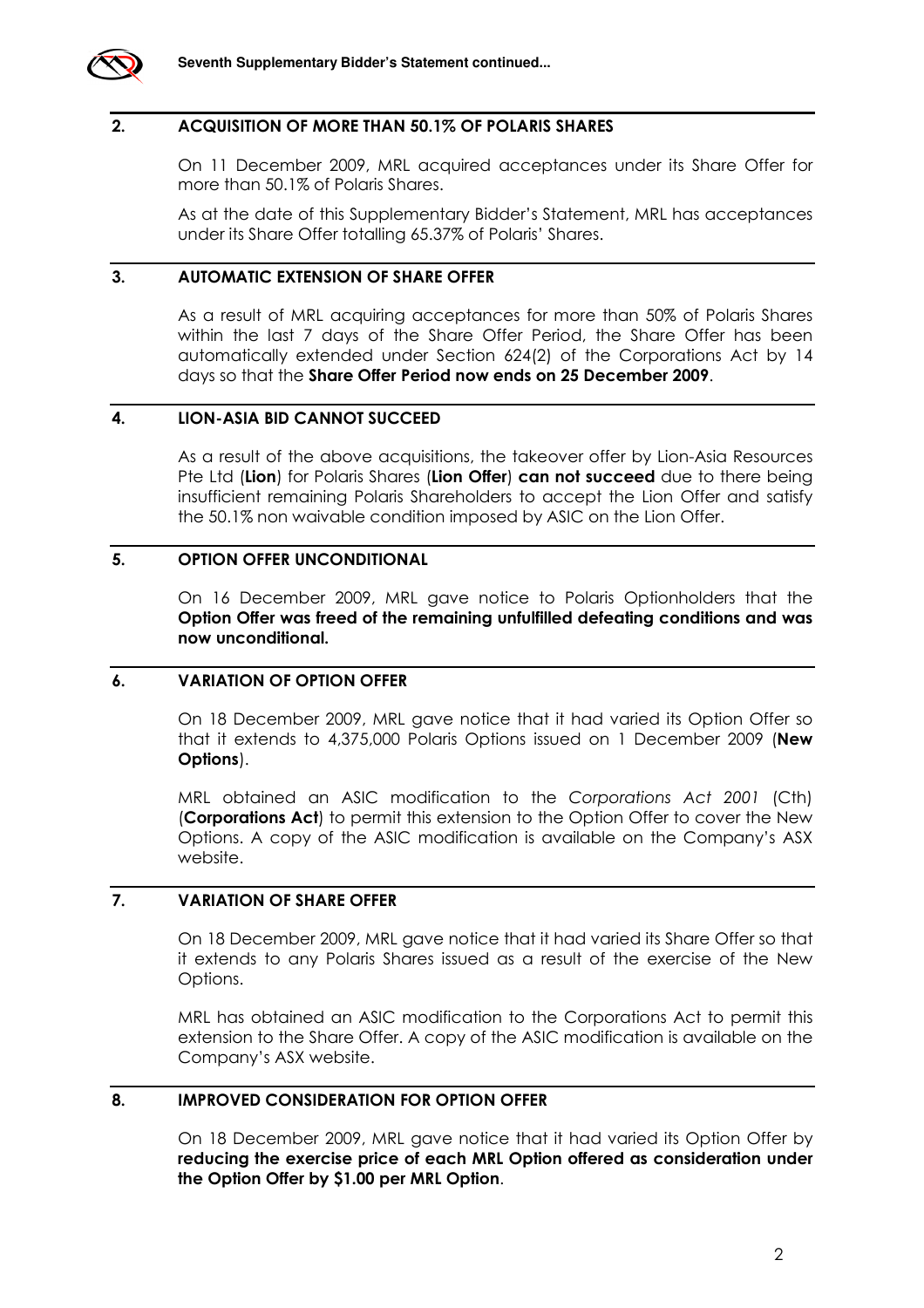

Annexure A to this Notice sets out the reduced exercise prices of the MRL Options offered.

MRL has obtained an ASIC modification to the Corporations Act to permit this improvement to the Option Offer. A copy of the ASIC modification is available on the Company's ASX website.

# 9. AUTOMATIC EXTENSION OF OPTION OFFER

As a result of the above improvement to the consideration offered under the Option Offer, which is being made within the last 7 days of the Option Offer Period, the Option Offer is automatically extended under Section 624(2) of the Corporations Act by 14 days so that the Option Offer Period now ends on 6 January 2010.

#### 10. PAULSENS EAST FARM IN AGREEMENT

On 8 December 2009, MRL announced that its subsidiary, Process Minerals International Pty Ltd (PMI) had entered into a farm in agreement with Strike Resources Ltd (ASX: SRK) (Strike) in relation to Strike's Paulsens East iron ore project in the Pilbara (Farmin Agreement). Under the Farmin Agreement, Strike has granted PMI an exclusive option to acquire 100% of the iron ore rights in return for PMI funding residual exploration and development project feasibility studies.

# 11. CHANGES TO CAPITAL

Since the date of the Sixth Supplementary Bidder's Statement, MRL has issued additional MRL Shares as a result completing acceptances for the Share Offer, the exercise of MRL Options and the issue of MRL Shares to a director, Mr Mark Dutton. In addition, Polaris has issued additional Polaris Options, and various MRL Options have been exercised.

In addition, Polaris has issued additional Polaris Options and Polaris Shares.

MRL wishes to update the disclosure set out in Section 4.8 of the Original Bidder's Statement (as amended by the Second, Fourth, Fifth and Sixth Supplementary Bidder's Statements) regarding the capital structure of MRL assuming completion of the Share Offer. Except as otherwise described below, the assumptions set out in section 4.8 of the Original Bidder's Statement (as amended) continue to apply.

| <b>MRL Shares</b>                   | <b>Number Assuming</b><br>100% Acceptance |
|-------------------------------------|-------------------------------------------|
| MRL Shares on issue <sup>1</sup>    | 139,529,542                               |
| Takeover Consideration <sup>2</sup> | 19,086,722                                |
| <b>TOTAL</b>                        | 158,616,264                               |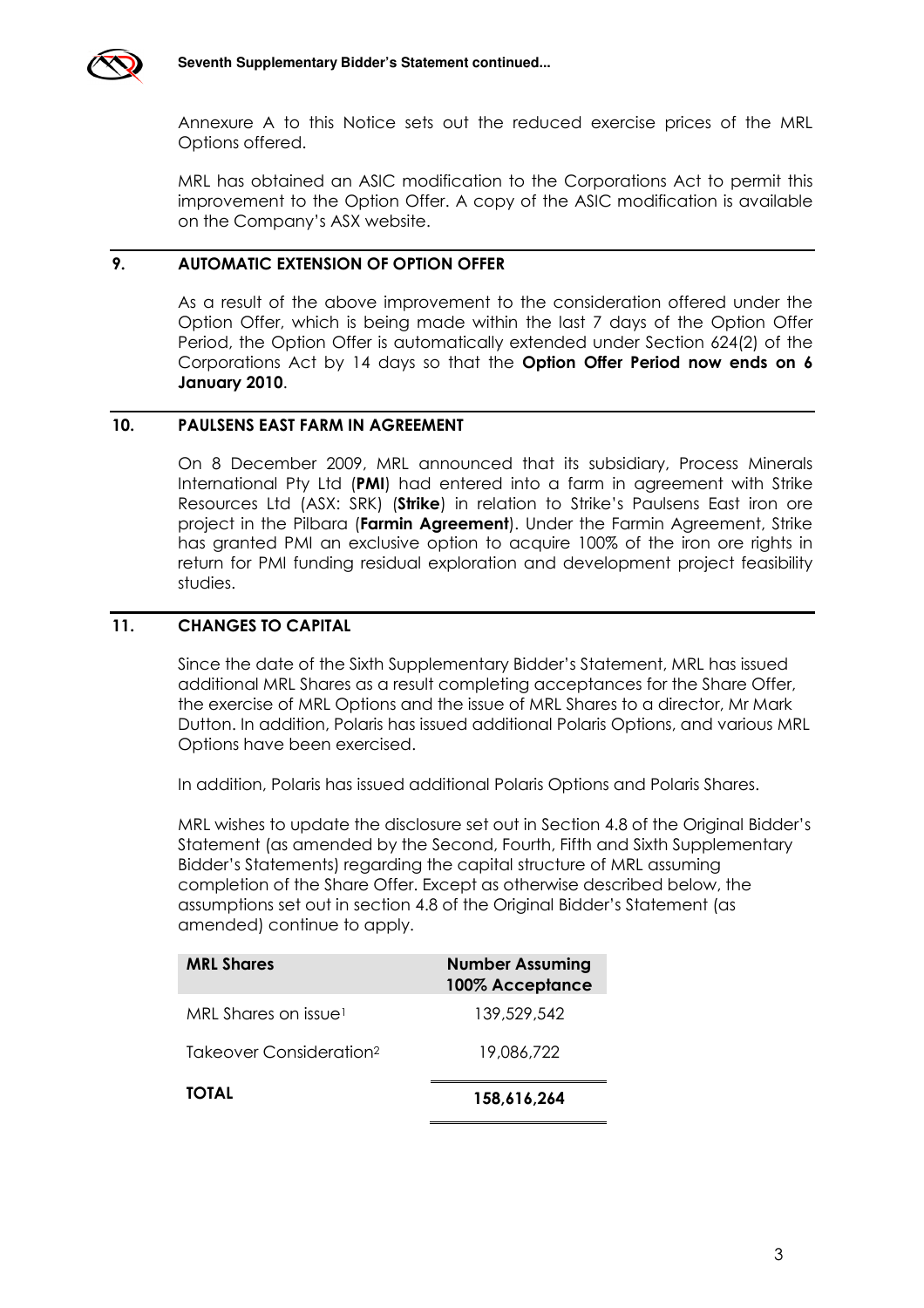

Notes:

- 1. For calculation purposes, this excludes 8,186,195 MRL Shares issued under the Share Offer settlements completed to date. A total of 147,697,737 MRL Shares are in fact currently on issue.
- 2. Includes 8,186,195 MRL Shares already issued under the Share Offer settlements completed to date.

If 100% of Polaris Shareholders as at the date of this Seventh Supplementary Bidder's Statement accept the Share Offer, Polaris Shareholders will become entitled to 12% of the issued Share capital of MRL, on an undiluted basis.

| <b>MRL Options</b>            | <b>Number Assuming</b><br>100% Acceptance |
|-------------------------------|-------------------------------------------|
| MRL Options on issue          | 16,455,000                                |
| <b>Takeover Consideration</b> | 2,477,206                                 |
| <b>TOTAL</b>                  | 18,932,206                                |

Notes:

Since the date of the Original Bidder's Statement, 981,890 MRL Options have been converted into Shares.

#### 12. FINANCIAL INFORMATION

As a result of the Placement, MRL replaces the pro forma balance sheet set out in Section 7.1 of the Original Bidder's Statement (as amended) with the balance sheet and assumptions set out in Annexure B to this Seventh Supplementary Bidder's Statement.

# 13. CONCLUSION

MRL encourages you to consider all information that has either been sent to you or is included in this Seventh Supplementary Bidder's Statement, and to ACCEPT MRL's Offers.

If you have any queries about the Offers or require assistance with your acceptance, please contact your financial advisor or call the offer information line on 1800 253 782 (callers within Australia) or +61 3 9415 4285 (callers outside Australia).

# 14. APPROVAL OF THE SEVENTH SUPPLEMENTARY BIDDER'S STATEMENT

This Seventh Supplementary Bidder's Statement is dated 18 December 2009 and was approved pursuant to a unanimous resolution passed at a meeting of the directors of MRL.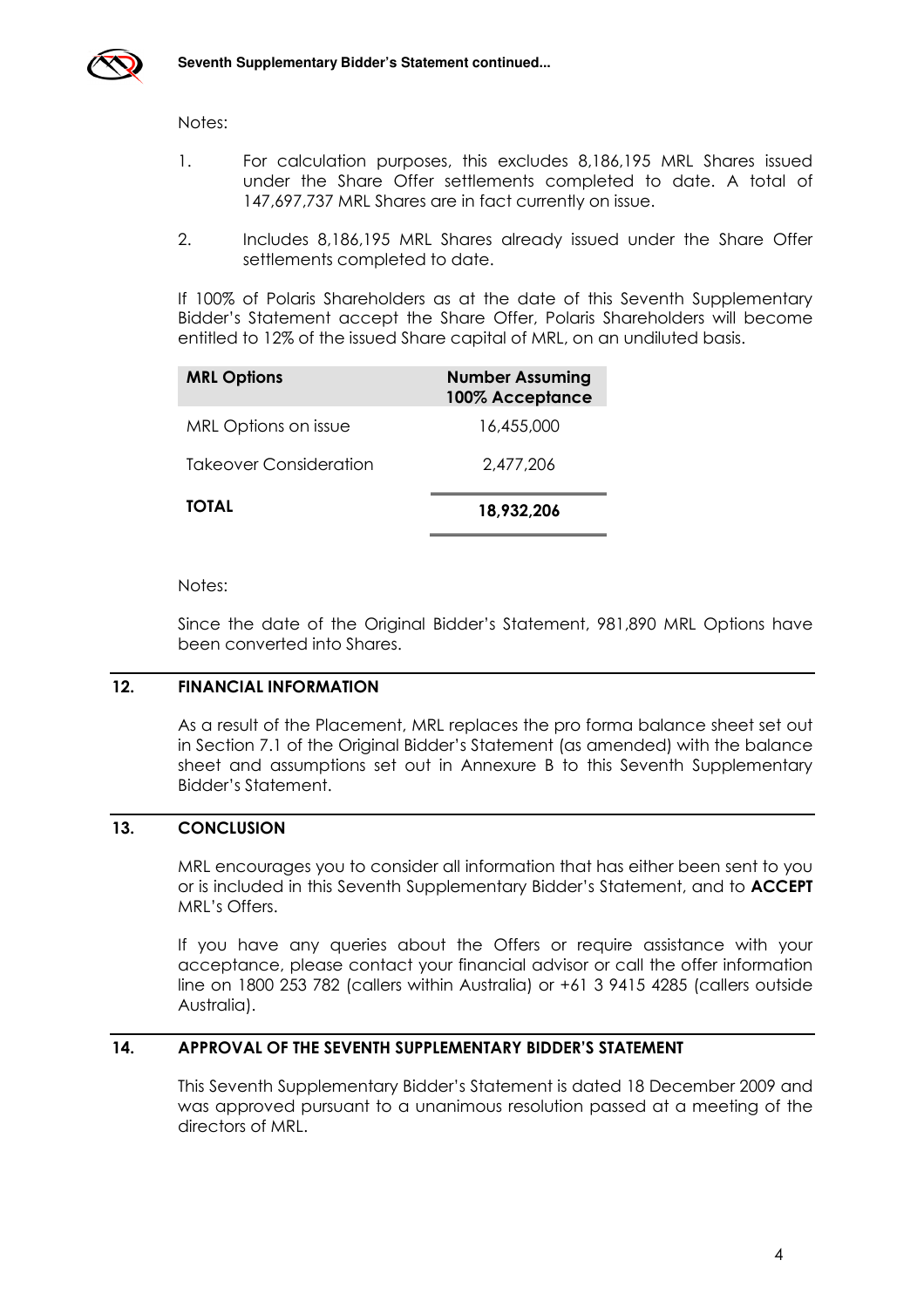

Signed for and on behalf of Mineral Resources Limited

Kan

Mr Bruce Goulds Company Secretary

\_\_\_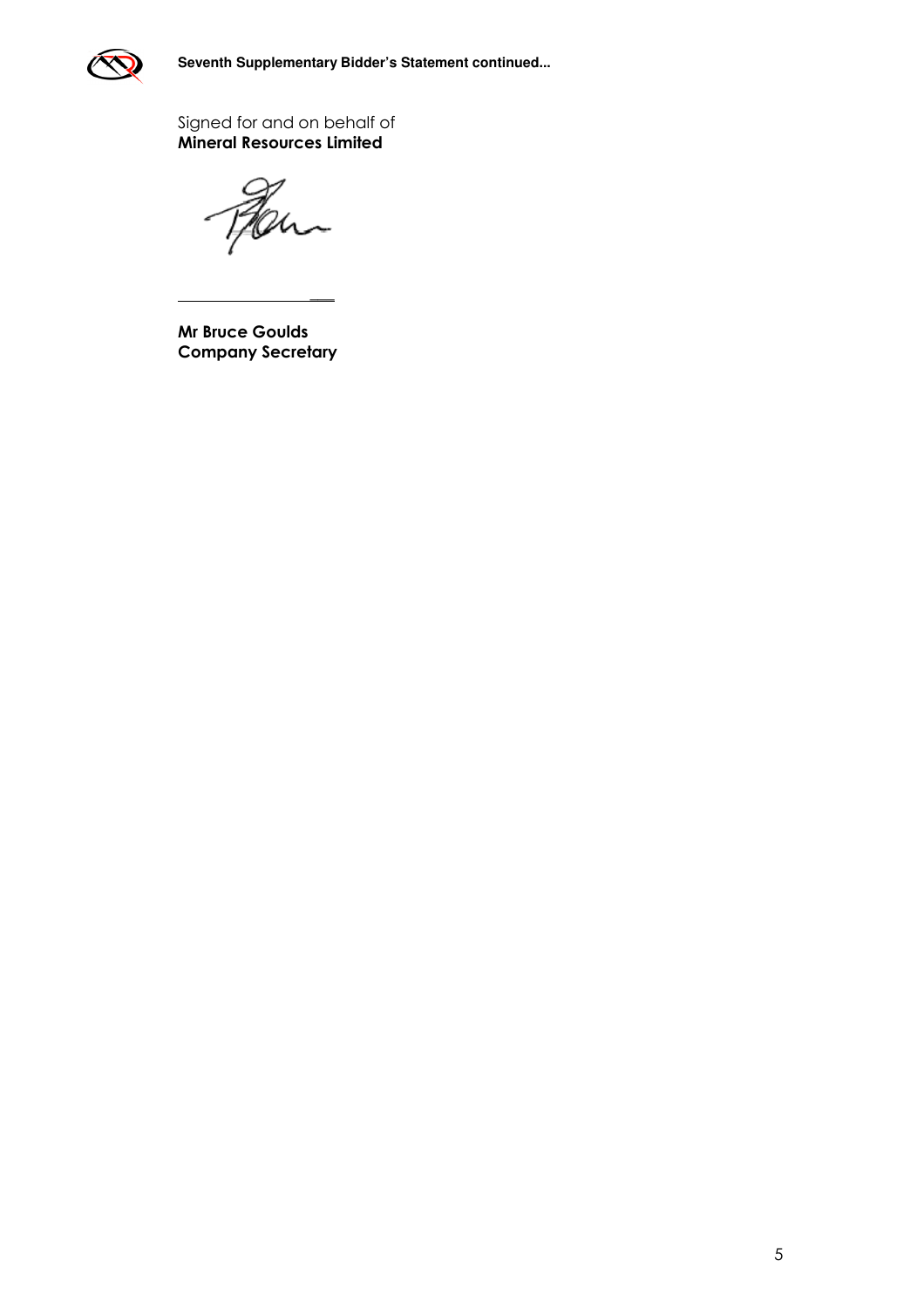# ANNEXURE A - POLARIS AND MRL OPTION TERMS

| <b>POL</b><br><b>Tranche</b> | <b>Key Terms</b>                                       | <b>Total Number on</b><br><b>Issue</b> | <b>Tranche of MRL</b><br>Options to be<br>issued as<br>consideration<br>under the Option<br><b>Offer</b> | Key Terms <sup>1</sup>                                       | <b>Total number to</b><br>be issued <sup>2</sup> |
|------------------------------|--------------------------------------------------------|----------------------------------------|----------------------------------------------------------------------------------------------------------|--------------------------------------------------------------|--------------------------------------------------|
|                              | Exercisable at \$0.621 expiring 4<br>January 2010      | 5,047,062                              |                                                                                                          | \$5.21<br>Exercisable<br>at<br>expiring<br>4<br>January 2010 | 504,706                                          |
| $\overline{2}$               | Exercisable at \$0.281<br>expiring<br>31 December 2010 | 150,000                                | $\overline{2}$                                                                                           | \$1.81<br>expiring<br>Exercisable<br>at<br>31 December 2010  | 15,000                                           |
| 3                            | Exercisable at \$0.281 expiring 14<br><b>July 2011</b> | 100,000                                |                                                                                                          | Exercisable at \$1.81 expiring 14 July<br>2011               | 10,000                                           |
| $\overline{4}$               | Exercisable at \$0.40 expiring 31<br>December 2011     | 750,000                                | $\overline{2}$                                                                                           | \$3.00<br>Exercisable<br>expiring<br>at<br>31 December 2011  | 75,000                                           |
| 5                            | Exercisable at \$0.531 expiring 31<br>December 2011    | 5,825,000                              | 3                                                                                                        | Exercisable<br>\$4.31<br>at<br>expiring<br>31 December 2011  | 582,500                                          |
| 6                            | Exercisable at \$0.531 expiring 31<br>December 2011    | 500,000                                | $\overline{2}$                                                                                           | \$4.31<br>Exercisable<br>expiring<br>at<br>31 December 2011  | 50,000                                           |
| $\mathcal{I}$                | Exercisable at \$0.55 expiring 31<br>December 2011     | 1,250,000                              | 3                                                                                                        | \$4.50<br>Exercisable<br>expiring<br>at<br>31 December 2011  | 125,000                                          |
| 8                            | Exercisable at \$0.55 expiring 31<br>December 2011     | 275,000                                | 3                                                                                                        | \$4.50<br>Exercisable<br>at<br>expiring<br>31 December 2011  | 27,500                                           |
| 9                            | Exercisable at \$0.631 expiring 31                     | 50,000                                 | $\overline{2}$                                                                                           | \$5.31<br>Exercisable<br>expiring<br>at                      | 5,000                                            |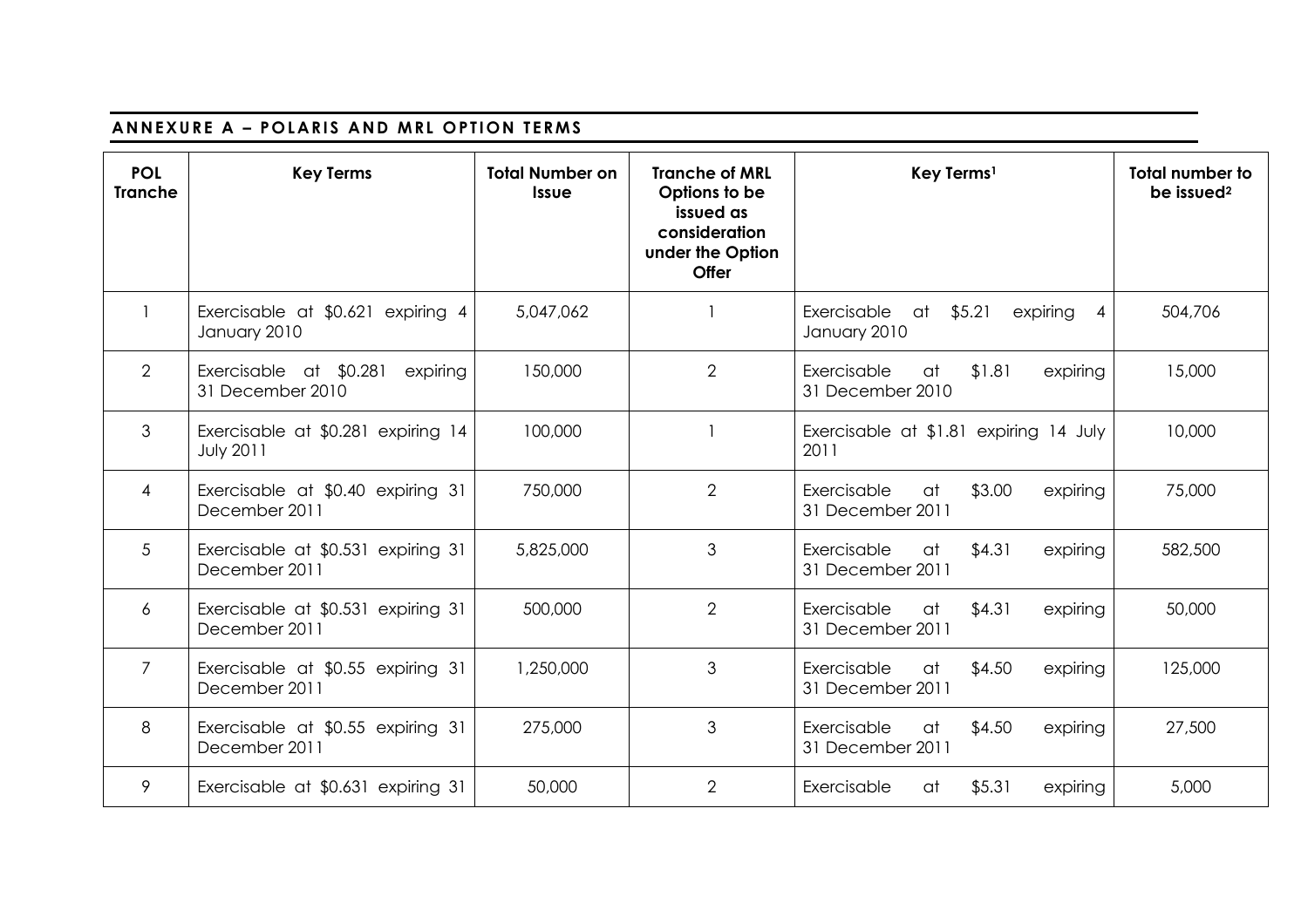

|                 | December 2011                                                   |            |   | 31 December 2011                                              |           |
|-----------------|-----------------------------------------------------------------|------------|---|---------------------------------------------------------------|-----------|
| 10 <sup>1</sup> | Exercisable at \$0.731 expiring 31<br>December 2011             | 3,825,000  | 3 | \$6.31<br>expiring<br>Exercisable<br>at a<br>31 December 2011 | 382,500   |
| 11              | Exercisable at \$0.75 expiring 31<br>December 2011              | 3,000,000  | 3 | \$6.50<br>Exercisable<br>expiring<br>at a<br>31 December 2011 | 300,000   |
| 12 <sup>°</sup> | Exercisable at \$0.30 expiring 31<br>December 2013              | 1,000,000  | 4 | \$2.00<br>Exercisable<br>expiring<br>at a<br>31 December 2013 | 100,000   |
| 13              | Exercisable at \$0.40 expiring 31<br>December 2013              | 1,000,000  | 4 | \$3.00<br>Exercisable<br>expiring<br>at a<br>31 December 2013 | 100,000   |
| 14              | Exercisable at \$0.50 expiring 31<br>December 2013              | 2,000,000  | 4 | expiring<br>Exercisable<br>\$4.00<br>at<br>31 December 2013   | 200,000   |
| 15              | Exercisable at \$0.45 expiring 31<br>December 2011 <sup>3</sup> | 375,000    | 5 | \$3.50<br>Exercisable<br>expiring<br>at<br>31 December 2011   | 37,500    |
|                 | <b>TOTAL</b>                                                    | 25,147,062 |   |                                                               | 2,514,706 |

#### Notes:

- 1. Other terms of the Tranches of MRL Options are set out in Annexure F of the Bidder's Statement (as amended).
- 2. On the basis of one MRL Option per 10 Polaris Options held and assuming 100% acceptance of the Option Offer and no rounding up or down of Offers.
- 3. All 375,000 Tranche 15 Polaris Options were exercised on 18 December 2009. As a result, the total number of Polaris Options available for acceptance into the Option Offer is now 24,772,062 and the number of MRL Options being offered is 2,477,206.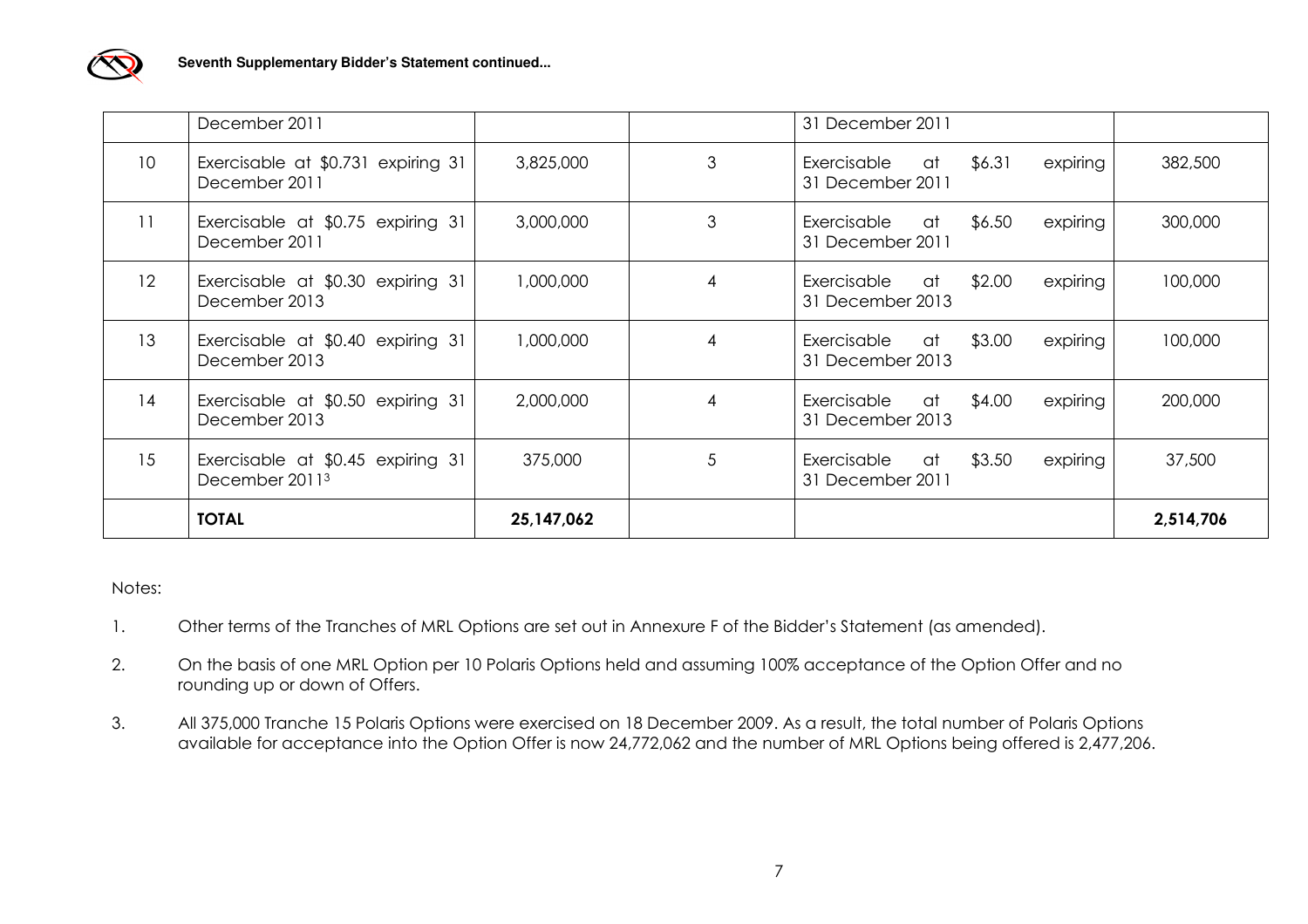# ANNEXURE B - FINANCIAL INFORMATION

|                             | <b>Mineral</b><br><b>Resources</b><br><b>Audited</b><br><b>Balance Sheet</b><br>at 30.Jun09<br>(adjusted)<br>\$2000 | <b>Polaris Metals</b><br><b>Audited</b><br><b>Balance Sheet</b><br>at 30.Jun09<br>\$2000 | <b>Consolidation</b><br><b>Entries</b><br>\$2000 | <b>Proforma</b><br><b>Consolidated</b><br><b>Balance Sheet of</b><br>the Merged<br><b>Entity</b> at<br>30Jun09<br>\$2000 |
|-----------------------------|---------------------------------------------------------------------------------------------------------------------|------------------------------------------------------------------------------------------|--------------------------------------------------|--------------------------------------------------------------------------------------------------------------------------|
| <b>Current assets</b>       |                                                                                                                     |                                                                                          |                                                  |                                                                                                                          |
| Cash and cash equivalents   | 106,801                                                                                                             | 4,209                                                                                    | (24, 828)                                        | 86,182                                                                                                                   |
| Trade and other receivables | 36,777                                                                                                              | 411                                                                                      |                                                  | 37,188                                                                                                                   |
| <b>Inventories</b>          | 16,320                                                                                                              |                                                                                          |                                                  | 16,320                                                                                                                   |
| Other financial assets      | 188                                                                                                                 |                                                                                          |                                                  | 188                                                                                                                      |
| Other                       | 659                                                                                                                 |                                                                                          |                                                  | 659                                                                                                                      |
| Total current assets        | 160,745                                                                                                             | 4,620                                                                                    | (24, 828)                                        | 140,537                                                                                                                  |
| Non ournant accots          |                                                                                                                     |                                                                                          |                                                  |                                                                                                                          |

# Pro Forma Merged Entity if MRL acquires 100% of Polaris at 30 June 2009

| Non current assets                               |         |              |                  |         |
|--------------------------------------------------|---------|--------------|------------------|---------|
| Trade and other receivables                      | 7       |              |                  | 7       |
| Available for sale financial<br>assets           | 2,405   | 2,762        |                  | 5,167   |
| Investments accounted using<br>the equity method | 189     |              |                  | 189     |
| Other financial assets                           |         | 241          | $\mathbf{0}$     | 241     |
| Plant and equipment                              | 157,033 | 425          |                  | 157,458 |
| Exploration<br>and<br>evaluation<br>assets       |         | 23,498       |                  | 23,498  |
| Goodwill                                         | 10,235  |              | 129,607          | 139,842 |
| Other intangible assets                          |         | 26           |                  | 26      |
| Deferred tax assets                              | 10,127  |              |                  | 10,127  |
| Total non current assets                         | 179,996 | 26,952       | 129,607          | 336,555 |
| <b>Total assets</b>                              | 340,741 | 31,572       | 104,779          | 477,092 |
| <b>Current liabilities</b>                       |         |              |                  |         |
| Trade and other payables                         | 40,494  | 754          |                  | 41,248  |
| Financial lease liabilities                      | 9,829   |              |                  | 9,829   |
| Income tax payable                               | 4,882   |              |                  | 4,882   |
| Provisions                                       | 4,439   | 119          |                  | 4,558   |
| Total current liabilities                        | 59,644  | 873          | $\boldsymbol{0}$ | 60,517  |
| <b>Non current liabilities</b>                   |         |              |                  |         |
| Trade and other payables                         | 13      |              |                  | 13      |
| Financial lease liabilities                      | 11,692  |              |                  | 11,692  |
| <b>Secured Loans</b>                             | 45,000  |              |                  | 45,000  |
| Provisions                                       | 12,698  |              |                  | 12,698  |
| Deferred tax liabilities                         | 14,890  |              |                  | 14,890  |
| Total non current liabilities                    | 84,293  | $\mathbf{0}$ | $\mathbf{0}$     | 84,293  |
| <b>Total liabilities</b>                         | 143,937 | 873          | $\boldsymbol{0}$ | 144,810 |

Net assets 196,804 30,699 104,779 332,282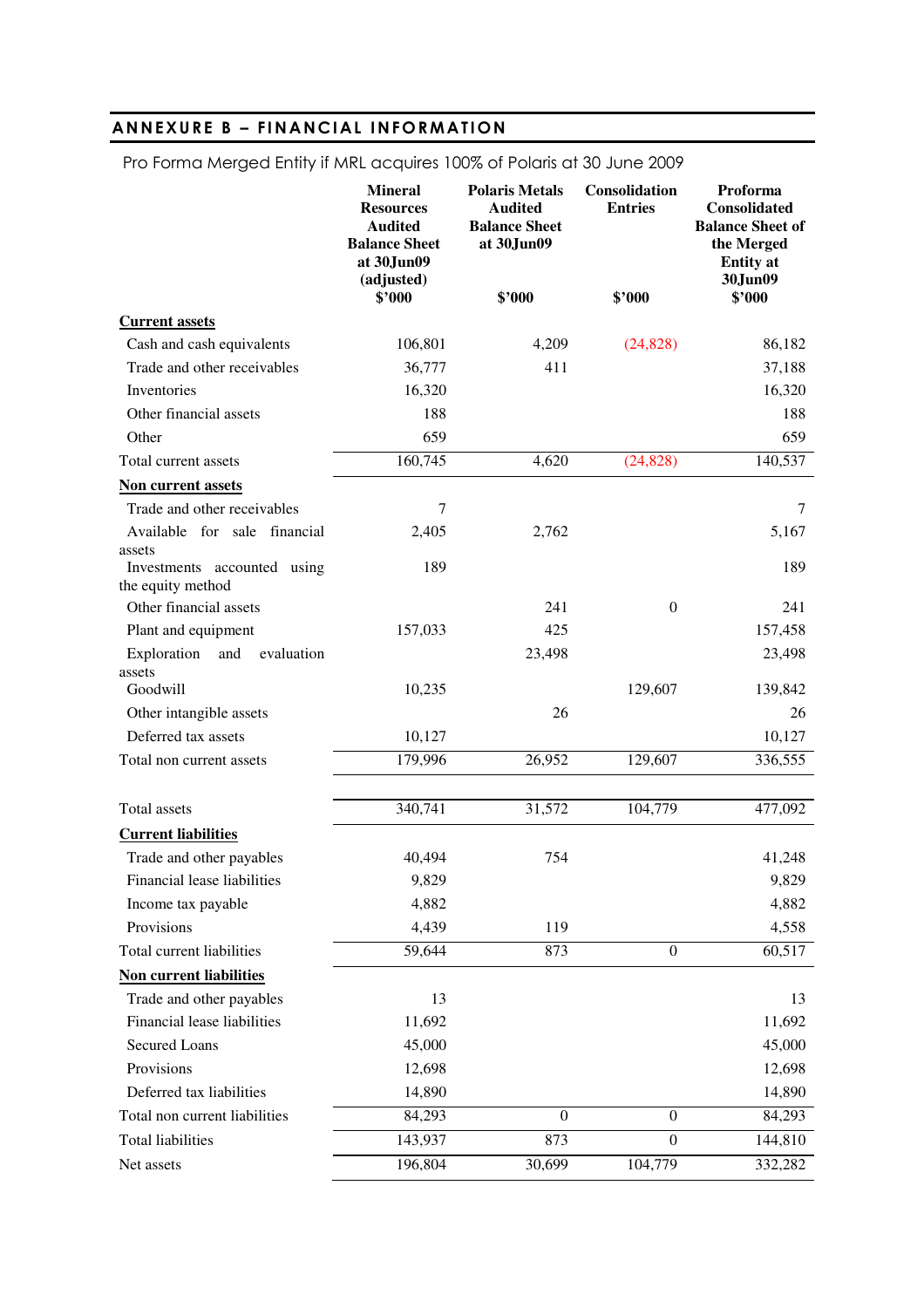

|                   | <b>Mineral</b><br><b>Resources</b><br>Audited<br><b>Balance Sheet</b><br>at 30. June 09<br>(adjusted) | <b>Polaris Metals</b><br>Audited<br><b>Balance Sheet</b><br>at 30. June 09 | <b>Consolidation</b><br><b>Entries</b> | <b>Proforma</b><br><b>Consolidated</b><br><b>Balance Sheet of</b><br>the Merged<br><b>Entity</b> at<br>30Jun09 |
|-------------------|-------------------------------------------------------------------------------------------------------|----------------------------------------------------------------------------|----------------------------------------|----------------------------------------------------------------------------------------------------------------|
| <b>Equity</b>     |                                                                                                       |                                                                            |                                        |                                                                                                                |
| Issued capital    | 125,095                                                                                               | 38,298                                                                     | 102,921                                | 266,314                                                                                                        |
| Reserves          | 4,456                                                                                                 | 6.943                                                                      | (6,943)                                | 4,456                                                                                                          |
| Retained earnings | 67,253                                                                                                | (14, 542)                                                                  | 8,801                                  | 61,512                                                                                                         |
| Total equity      | 196.804                                                                                               | 30,699                                                                     | 104,779                                | 332,282                                                                                                        |

#### Assumptions

MRL acquires 100% acceptance of the Polaris Shares and Polaris Options.

MRL is required by Australian equivalent of International Accounting Standards to consolidate Polaris.

Purchase consideration of \$160.306 million consists of:

|                                                                                    | \$'000  |
|------------------------------------------------------------------------------------|---------|
| New MRL Shares for POL Shares at MRL market value on<br>17 December 2009 of \$7.03 | 134,180 |
| Cash consideration of \$0.10 per Polaris Share                                     | 19,087  |
| New MRL Options for POL Options at fair value                                      | 7.039   |
| Total Purchase Consideration                                                       | 160,306 |

Assets and liabilities of Polaris represent fair value and will be taken into the books of MRL without alteration.

The balance after eliminating the equity of Polaris on the acquisition date represents the goodwill on the investment.

The after tax impact of expenses of the acquisition of \$5.741 million (including stamp duty) have been expensed in accordance with Australian Accounting Standard AASB3 Business Combinations.

The impact of the share placement dated 30 November 2009 has been included as an adjustment to the Mineral Resources Audited Balance Sheet as at 30 June 2009. Key elements of the share placement are

| 7,750,000 new MRL Shares issued on 30 November 2009<br>at \$6.75 | 52,313 |
|------------------------------------------------------------------|--------|
| Expenses of the issue (brokerage)                                | 392    |
| Tax deduction for expenses of the issue                          | 118    |

\$'000